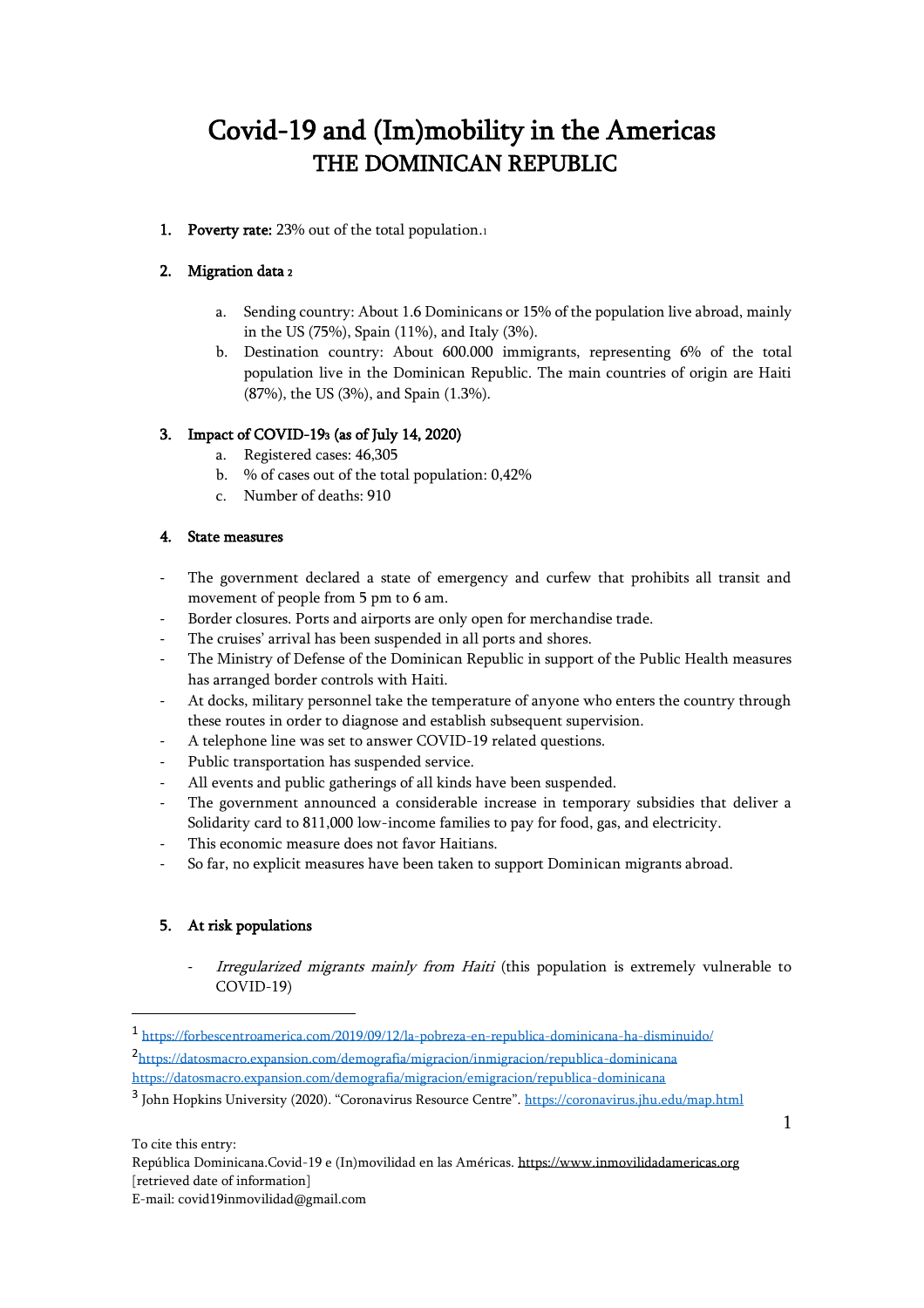- o Before the pandemic:
	- Irregularized migrants lived under constant threat of deportation and detention and had limited access to health services and social protection.
	- They were the target of abuse and of multiple kinds of violence along the way.
	- The situations for irregularized migrants in transit have NOT changed during the pandemic. Risks have possibly been exacerbated, directly affecting the lives of irregularized migrants in the Dominican Republic .
- o During the pandemic:
	- Irregularized migrants face threat of contagion for COVID-19 and the sanitary measures and economic slowdown directly impacts Haitian migrants.
	- Most of them work in the informal economy.
	- The economic impact has been "very strong" at the border area, where the source of income comes from the trade between the two countries.
	- The construction sector, where the majority of Haitians work, has stopped completely.
	- Haitians have suffered job losses and in many cases, they turned out to be in a street situation without any type of social protection.

#### 6. Social responses

- Migrant struggles:
	- o Migration in reverse or return migration. More than a thousand Haitians have returned temporarily to their country of origin.

#### Sources:

[https://www.lavanguardia.com/vida/20200323/4870676243/un-millar-de-haitianos-abandona](https://www.lavanguardia.com/vida/20200323/4870676243/un-millar-de-haitianos-abandona-republica-dominicana-por-el-coronavirus)[republica-dominicana-por-el-coronavirus.](https://www.lavanguardia.com/vida/20200323/4870676243/un-millar-de-haitianos-abandona-republica-dominicana-por-el-coronavirus)

[https://www.telemundo47.com/historias-destacadas/haitianos-los-olvidados-en-la-republica](https://www.telemundo47.com/historias-destacadas/haitianos-los-olvidados-en-la-republica-dominicana-en-lucha-contra-covid-19/2038568/)[dominicana-en-lucha-contra-covid-19/2038568/](https://www.telemundo47.com/historias-destacadas/haitianos-los-olvidados-en-la-republica-dominicana-en-lucha-contra-covid-19/2038568/)

[https://www.lavanguardia.com/vida/20200323/4870676243/un-millar-de-haitianos-abandona](https://www.lavanguardia.com/vida/20200323/4870676243/un-millar-de-haitianos-abandona-republica-dominicana-por-el-coronavirus)[republica-dominicana-por-el-coronavirus.](https://www.lavanguardia.com/vida/20200323/4870676243/un-millar-de-haitianos-abandona-republica-dominicana-por-el-coronavirus)

[https://www.telemundo47.com/historias-destacadas/haitianos-los-olvidados-en-la-republica](https://www.telemundo47.com/historias-destacadas/haitianos-los-olvidados-en-la-republica-dominicana-en-lucha-contra-covid-19/2038568/)[dominicana-en-lucha-contra-covid-19/2038568/](https://www.telemundo47.com/historias-destacadas/haitianos-los-olvidados-en-la-republica-dominicana-en-lucha-contra-covid-19/2038568/)

[https://www.lavanguardia.com/vida/20200323/4870676243/un-millar-de-haitianos-abandona](https://www.lavanguardia.com/vida/20200323/4870676243/un-millar-de-haitianos-abandona-republica-dominicana-por-el-coronavirus.html)[republica-dominicana-por-el-coronavirus.html](https://www.lavanguardia.com/vida/20200323/4870676243/un-millar-de-haitianos-abandona-republica-dominicana-por-el-coronavirus.html)

To cite this entry: República Dominicana.Covid-19 e (In)movilidad en las Américas[. https://www.inmovilidadamericas.org](https://www.inmovilidadamericas.org/) [retrieved date of information] E-mail: covid19inmovilidad@gmail.com